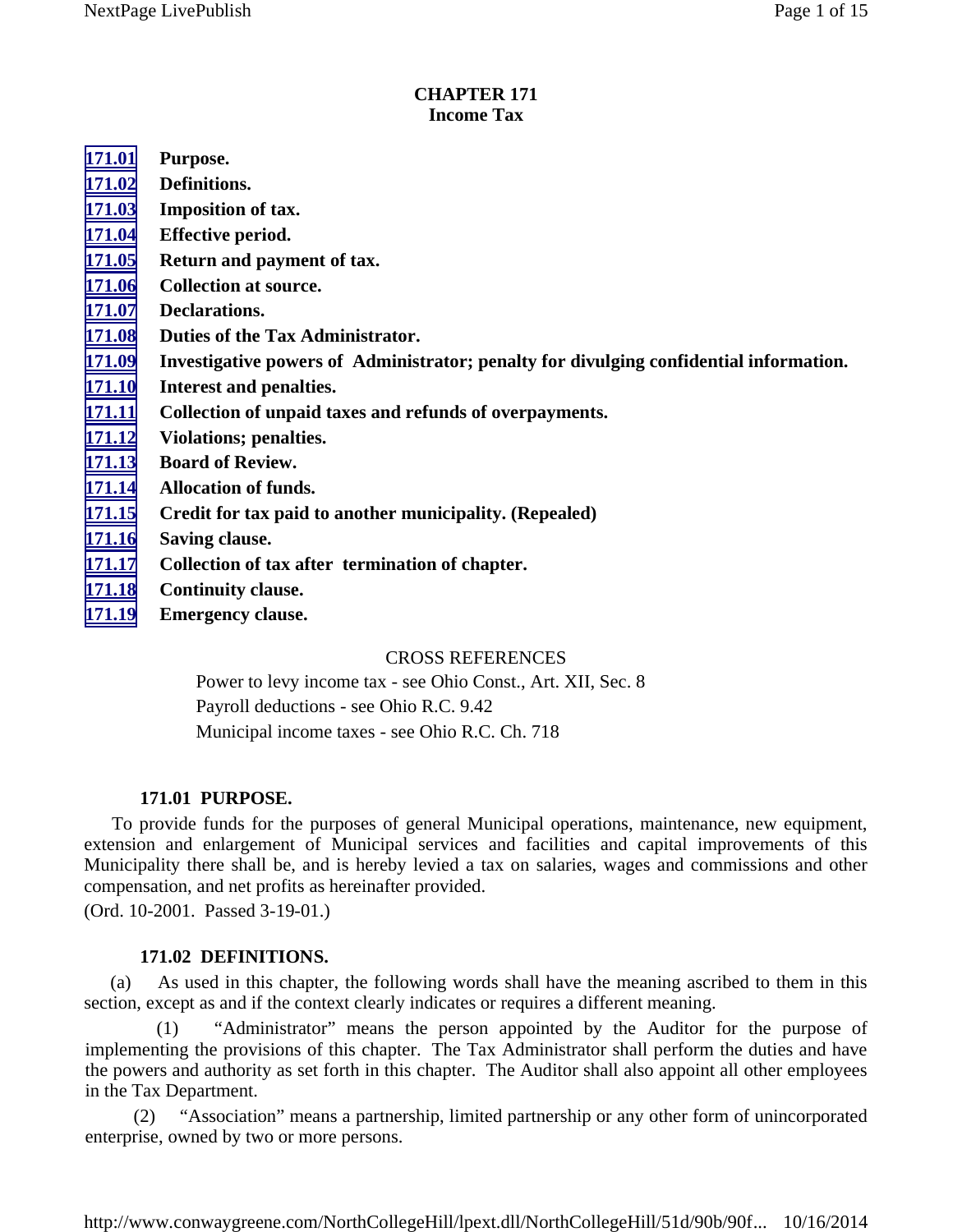(3) "Board of Review" means the Board created by and constituted as provided in Section 171.13.

 (4) "Business" means an enterprise, activity, profession or undertaking of any nature conducted for profit or ordinarily conducted for profit, whether by an individual, partnership, association, corporation or any other entity, including but not limited to the renting or leasing of property, real, personal or mixed.

 (5) "Corporation" means a corporation or joint stock association organized under the laws of the United States, the State of Ohio, or any other state, territory or foreign country or dependency.

 (6) "Employee" means one who works for wages, salary or commission or other type of compensation in the service of an employer.

"Employer" means an individual, partnership, association, corporation, governmental body, unit or agency, or any other entity, whether or not organized for profit and including the officers and senior resident manager, who or that employs one or more persons on a salary, wage commission or other compensation basis.

 (8) Fiscal year" means a period of twelve months or less ending on any day other than December 31.

 (9) "Form 2106" means Internal Revenue Service Form 2106 filed by a taxpayer pursuant to the Internal Revenue Code, as amended.

 (10) "Generic form" means an electronic or paper form designed for reporting estimated municipal income taxes and annual municipal income tax liability that is not prescribed by a particular municipal corporation for the reporting of that municipal corporation's tax on income.

(11) "Gross receipts" means the total income of taxpayers from any source whatsoever.

 (12) "Intangible income" means income of any of the following types: income yield, interest, dividends or other income arising from the ownership, sale, exchange, or other disposition of intangible property including but not limited to, investments, deposits, money, or credits as those terms are defined in Chapter 5701. Of the Ohio Revised Code.

 (13) "Internal Revenue Code" means the Internal Revenue Code of 1986, 100 Stat. 2085, 26 U.S.C. 1, as amended.

 (14) "Internet" means the international computer network of both federal and nonfederal interoperable packet switched data networks, including the graphical subnetwork known as the World Wide Web.

(15) "Municipality" means the City of North College Hill, Ohio.

 (16) "Net Profits" mean a net gain from the operation of a business, profession, enterprise or other activity after provision for all ordinary, reasonable and necessary expenses authorized by this chapter either paid or accrued in accordance with the provisions of this chapter and the rules and regulations set forth by the Administrator, without deduction of taxes imposed by this chapter, Federal, State and other taxes based on income exclusive of the amount of Ohio franchise tax computed on the net worth basis; and in the case of an association, without deduction of salaries paid to partners, and other owners; and otherwise adjusted to the requirements of this chapter.

(17) "Nonresident" means an individual domiciled outside this municipality.

 (18) "Nonresident unincorporated business entity" means an unincorporated business entity not having an office or place of business within this Municipality.

"Other payer" means any person that pays an individual any item included in the taxable income of the individual, other than the individual's employer or that employer's agent.

 (20) "Person" means every natural person, partnership, fiduciary, association, or corporation. Whenever used in any clause prescribing and imposing a penalty, the term "person" as applied to any unincorporated entity, means the partners or members thereof, as applied to corporation, the officers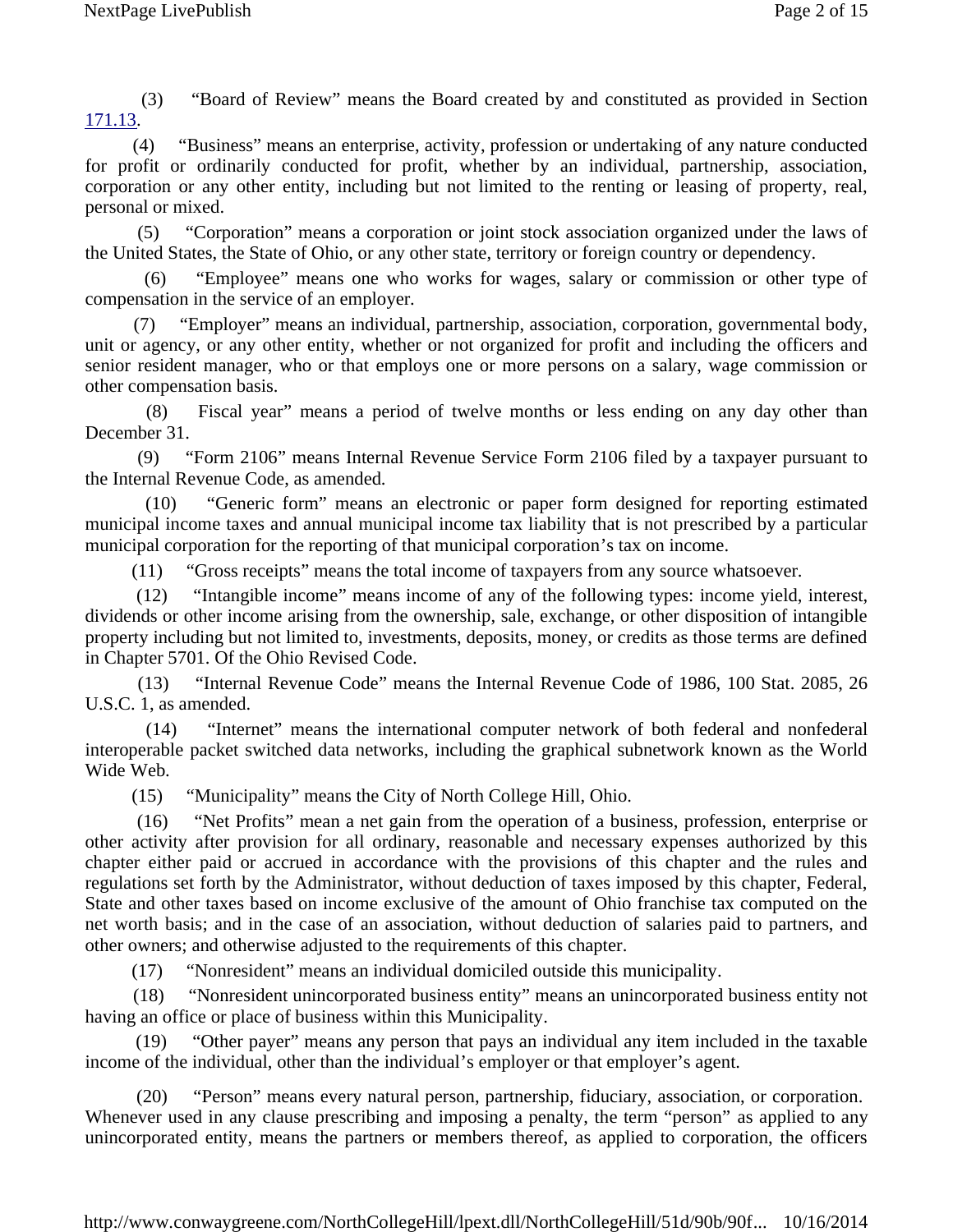<span id="page-2-0"></span>thereof.

 (21) "Place of business" means any bona fide office, other than a mere statutory office, factory, warehouse or other space which is occupied and used by the taxpayer in carrying on any business activity individually or through one or more of his regular employees regularly in attendance.

(22) "Resident" means an individual domiciled in this Municipality.

 (23) "Resident unincorporated business entity" means an unincorporated business entity having an office or place of business within this Municipality.

 (24) "Return preparer" means any person other than a taxpayer that is authorized by a taxpayer to complete or file an income tax return, report, or other document for or on behalf of the taxpayer.

 (25) "Schedule C" means Internal Revenue Service Schedule C filed by a taxpayer pursuant to the Internal Revenue Code, as amended.

(Ord. 10-2001. Passed 3-19-01.)

 (26) "Taxable income" means wages, salaries, and other compensation paid by an employer or employers before any deductions, as shown in the Medicare box of the W-2 form, lottery winnings and/or the net profits from the operation of a business, profession or other enterprise or activity adjusted in accordance with the provisions of this chapter.

(Ord. 28-2004. Passed 12-20-04.)

 (27) "Taxable year" means the calendar year, or the fiscal year upon the basis of which net profits are to be computed under this chapter and, in the case of a return for a fractional part of a year, the period for which such return is required to be made.

 (28) "Taxpayer" means a person, whether an individual, partnership, association or any corporation or other entity, required hereunder to file a return or pay a tax.

(b) The singular shall include the plural, and the masculine shall include the feminine and the neuter. (Ord. 10-2001. Passed 3-19-01.)

# **171.03 IMPOSITION OF TAX.**

The tax imposed by this chapter varies in some respects from the income tax imposed by the Congress of the United States. The rules and regulations imposed by the Municipal Income Tax Administrator need not correspond to those imposed by the Internal Revenue Service.

Subject to the provisions of Section  $171.16$ , an annual tax for the purposes specified in Section 171.01 shall be imposed on and after January 1, 2003 at the rate of one and one-half percent (1.5% ) per annum upon the following:

(Ord. 32-2002. Passed 12-16-02.)

 (1) On all salaries, wages, including sick, vacation pay and severance pay, commissions and other compensation, including deferred earned income and stock options as shown in the Medicare box of the W-2 form, earned during the effective period of this chapter by residents of this Municipality. On all lottery winnings received by residents of this Municipality during the effective period of this chapter.

 (2) On all salaries, wages, including sick, vacation pay and severance pay, commissions, and other compensation, including deferred earned income and stock options, earned by nonresidents for work done or services performed or rendered in this Municipality, during the effective period of this chapter, as shown in the Medicare box of the W-2 form.

(Ord. 28-2004. Passed 12-20-04.)

 (3) A. On the portion attributable to this Municipality of the net profits earned during the effective period of this chapter of all resident unincorporated businesses, professions or other entities, derived from sales made, work done or services performed or rendered and business or other activities conducted in this Municipality.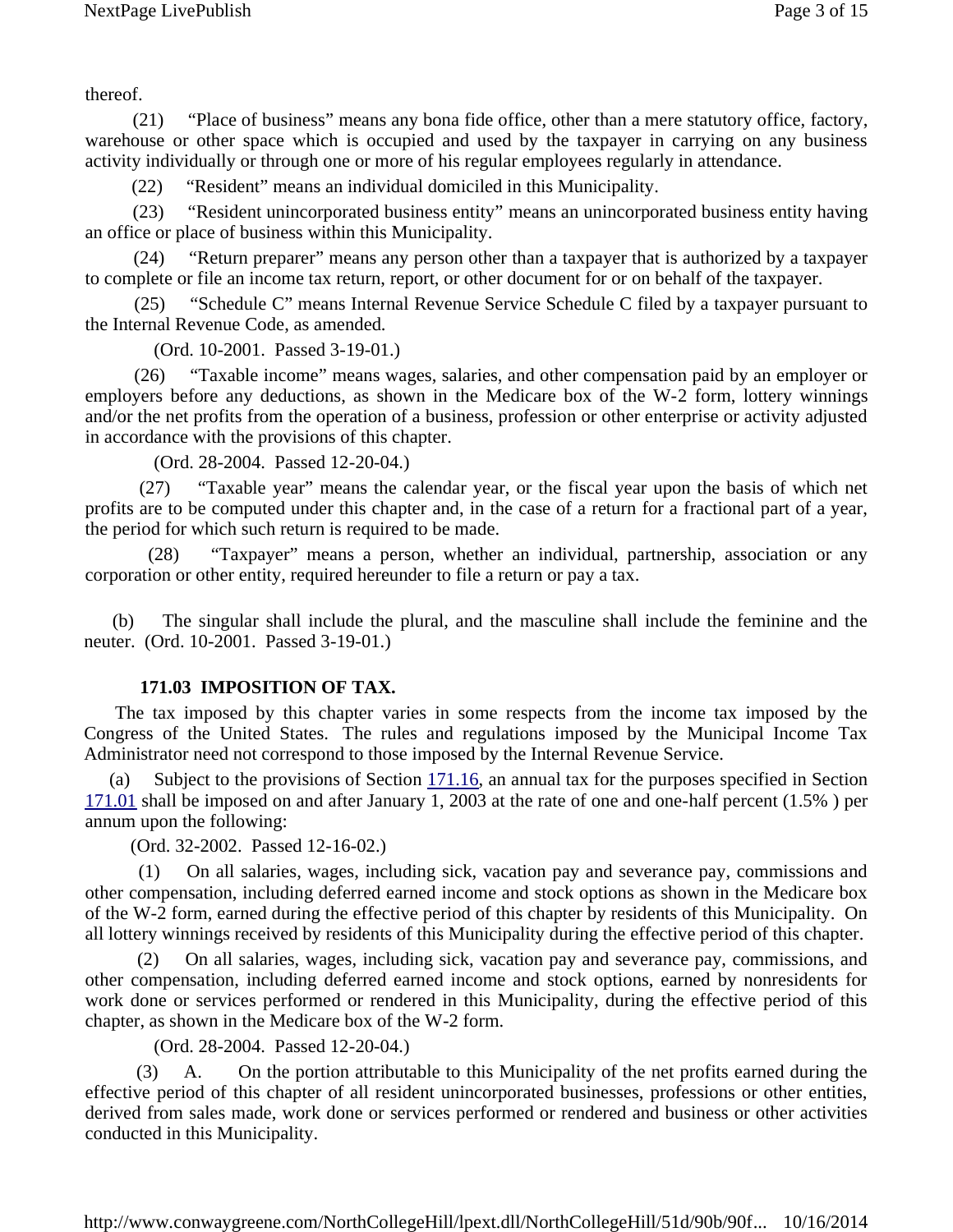B. On the portion of the distributive share of the net profits earned during the effective period of this chapter of a resident partner or owner of a resident unincorporated business entity not attributable to this Municipality and not levied against such unincorporated business entity by this Municipality.

 (4) A. On the portion attributable to this Municipality of the net profits earned during the effective period of this chapter of all nonresident unincorporated businesses, professions or other entities, derived from sales made, work done or services performed or rendered and business or other activities conducted in this Municipality, whether or not such unincorporated business entity has an office or place of business in this Municipality.

 B. On the portion of the distributive share of the net profits earned during the effective period of this chapter of a resident partner or owner of a nonresident unincorporated business entity not attributable to this Municipality and not levied against such unincorporated business entity by this Municipality.

 (5) On the portion attributable to this Municipality, of the net profits earned during the effective period of this chapter of all corporations derived from sales made, work done, services performed or rendered and business or other activities conducted in this Municipality.

Losses from the operation of a business or profession are not deductible from employee earnings but may be carried forward as provided in Section 171.03 (c).

(b) The portion of the net profits attributable to this Municipality of a taxpayer conducting a business, profession or other activity both within and without the boundaries of this Municipality shall be determined as provided in Ohio R. C. 718.02 and in accordance with the rules and regulations adopted by the Administrator pursuant to this chapter.

(c) 12-Day Occasional Entry Rule.

(1) The City of North College Hill shall not tax the compensation of an individual if all of the following apply:

A. The individual does not reside in the City of North College Hill.

 B. The compensation is paid for personal services performed by the individual in the City of North College Hill on twelve (12) or fewer days during the calendar year;

 C. In the case of an individual who is an employee, the principal place of business of the individual's employer is located outside the City of North College Hill and the individual pays tax on compensation described in Section 171.03(a) (2) of this ordinance to the city, if any in which the employer's principal place of business is located, and no portion of that tax is refunded to the individual;

 D. The individual is not a professional entertainer or professional athlete, the promoter of a professional entertainment or sports event, or an employee of such a promoter, as all may be reasonably defined by the City of North College Hill.

(d) Operating Loss Carry Forward.

 (1) The portion of a net operating loss sustained in any taxable year subsequent to 1984 allocable to this Municipality may be applied against the portion of the profit of succeeding year(s) allocable to this Municipality, until exhausted but in no event for more than three years immediately following the year in which the loss occurred. No portion of a net operating loss shall be carried back against net profits of any prior year.

 (2) The portion of a net operating loss sustained shall be allocated to this Municipality in the same manner as provided herein for allocating net profits to this Municipality.

The Administrator shall provide by rules and regulations the manner in which such net operating loss carry forward shall be determined.

(e) Consolidated Returns.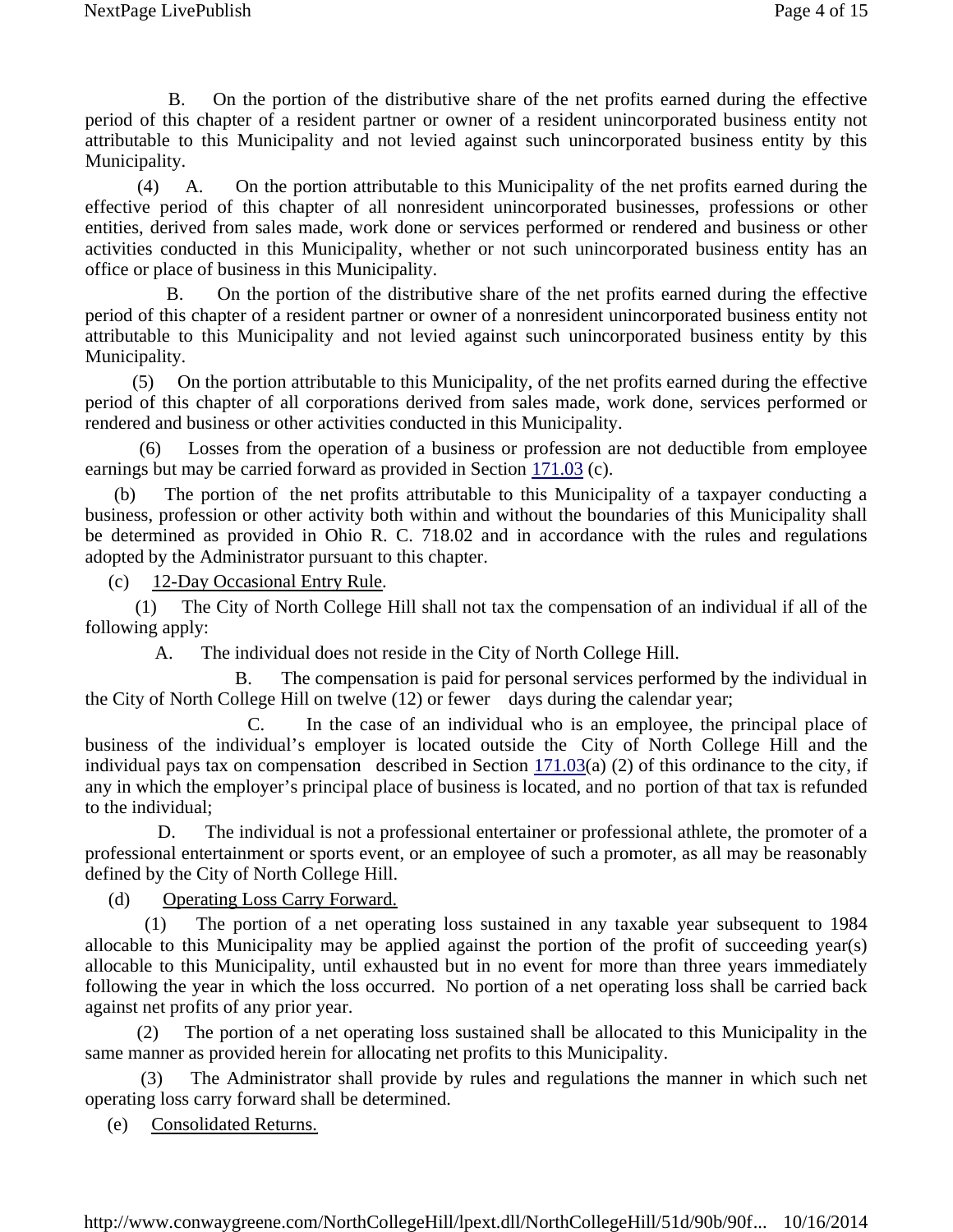<span id="page-4-0"></span> (1) Filing of consolidated returns, provided they clearly show the income and expenses attributable to this Municipality alone, required or denied in accordance with rules and regulations prescribed by the Administrator.

 (2) In the case of a corporation that carries on transactions with its stockholders or other corporations related by stock ownership, interlocking directorates, or some other method, or in case a person operates a division, branch, factory, office, laboratory or activity within this Municipality constituting a portion only of its total business, the Administrator shall require such additional information as he may deem necessary to ascertain whether net profits are properly allocated to this Municipality. If the Administrator finds net profits are not properly allocated to this Municipality by reason of transactions with stockholders or with other corporations related by stock ownership, interlocking directorates, or transactions with such division, branch, factory, office, laboratory or activity or by some other method, he shall make such allocation as he deems appropriate to produce a fair and proper allocation of net profits to this Municipality.

Exception. The tax provided for herein shall not be levied upon the military pay or allowances of members of the armed forces of the United States, or upon the net profits of any civic, charitable, religious, fraternal or other organization specified in Ohio R.C. 718.01 to the extent that such net profits are exempted from municipal income taxes under such section.

(g) Capital Gains. Capital gains from the sale of depreciable property shall be taxable to the extent of the aggregate amount of depreciation taken on such property for municipal income tax purposes. (Ord. 10-2001. Passed 3-19-01.)

### **171.04 EFFECTIVE PERIOD.**

Such tax shall be levied, collected and paid with respect to the salaries, wages commissions and other compensation, and with respect to the net profits of businesses, professions or other activities earned on and after January 1, 1968.

(Ord. 10-2001. Passed 3-19-01.)

### **171.05 RETURN AND PAYMENT OF TAX.**

(a) Each taxpayer, except as herein provided, shall, whether or not a tax be due thereon, make and file a return on or before April 15 of the year following the effective date of this section, and on or before April 15 of each year thereafter. When the return is made for a fiscal year or other period different from the calendar year, the return shall be filed on or before the 15<sup>th</sup> day of the fourth month from the end of such fiscal year or period. The Administrator is hereby authorized to provide by regulation that the return of an employer or employers, showing the amount of tax deducted by such employer or employers from the salaries, wages, commissions or other compensation of an employee, and paid by him or them to the Administrator shall be accepted unless otherwise specified as the return required by any employee whose sole income, subject to tax under this chapter, is such salary, wages, commissions or other compensation. (Ord. 28-2004. Passed 12-20-04.)

 (1) Failure to file a return even though no tax is due is subject to penalty as defined in Section 171.10.

(b) The return shall be filed with the Administrator on a form or forms furnished by or obtainable upon request from such Administrator setting forth:

 (1) The aggregate amounts of salaries, wages, commissions and other compensation earned and gross income from business, profession or other activity, less allowable ordinary, reasonable and necessary expenses incurred in the acquisition of such gross income earned during the preceding year and subject to such tax;

(2) The amount of tax imposed by this chapter on such earnings and profits; and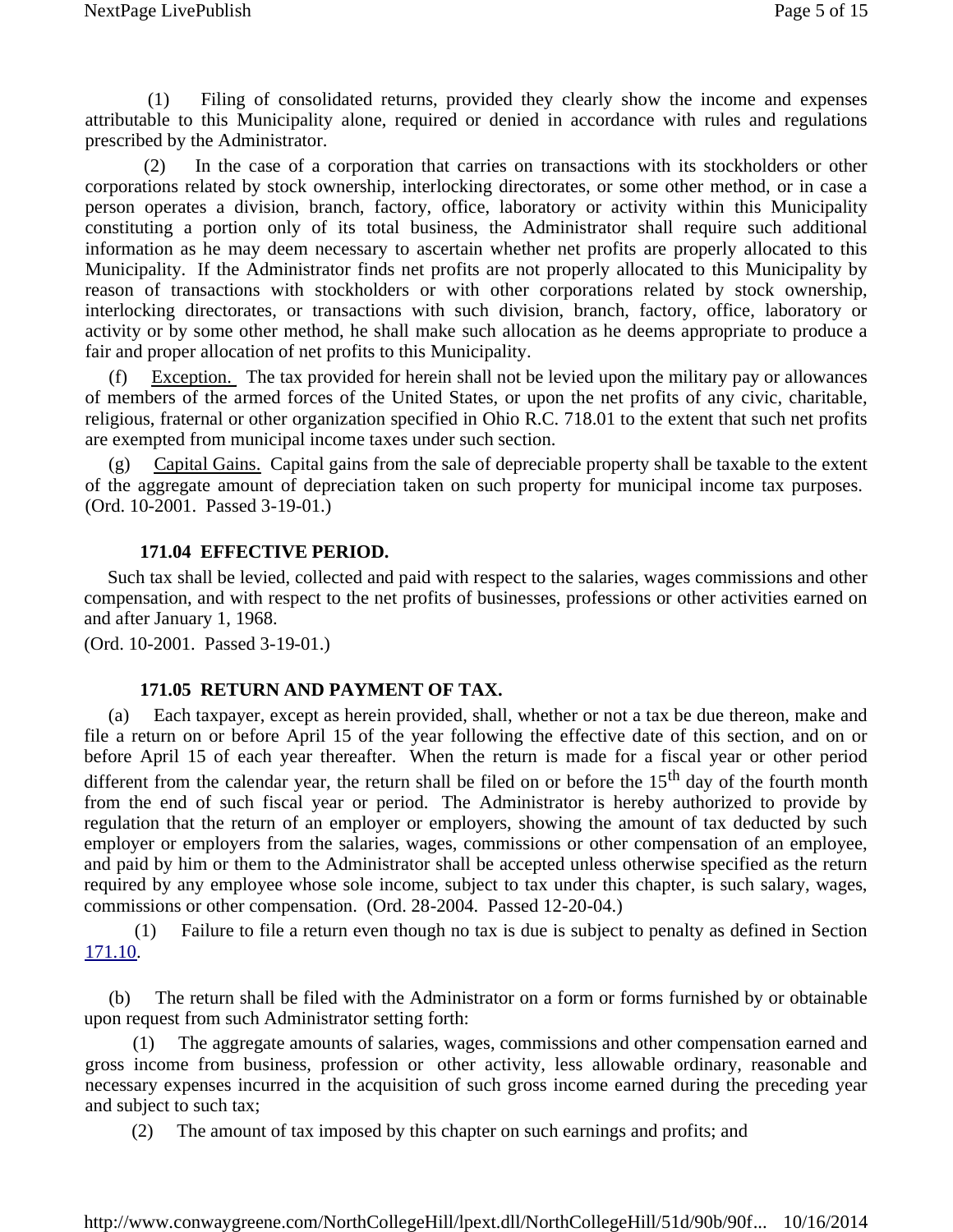(3) Such other pertinent statements, information returns or other information as the Administrator may require.

 (4) No return shall be considered to have been submitted unless it clearly sets forth the income and expenses attributable to this Municipality alone.

(c) Generic Form. The City of North College Hill shall accept a generic form of any return, report, or document required to be filed if the generic form once completed and filed, contains all of the information required to be submitted with the City of North College Hill's prescribed returns, reports or documents, and if the taxpayer or return preparer filing the generic form otherwise complies with the rules or ordinances of the City of North College Hill governing the filing of returns, reports or documents.

### (d) Extensions.

 (1) Any taxpayer that has requested an extension for filing a federal income tax return may request an extension for the filing of a City of North College Hill tax return. The taxpayer shall make the request by filing a copy of the taxpayer's request for a federal filing extension with the Tax Administrator.

 (2) Any taxpayer not required to file a federal income tax return may request an extension for filing a City of North College Hill tax return in writing.

 (3) The request for extension shall be filed not later than the last day for filing the City of North College Hill tax return as prescribed by ordinance or rule of this municipal corporation.

(Ord. 10-2001. Passed 3-19-01.)

 (4) A valid extension request extends the due date for filing a return seven (7) months from the original due date of such return.

(Ord. 28-2004. Passed 12-20-04.)

(5) The City of North College Hill may deny a taxpayer's request for extension if the taxpayer:

A. Fails to timely file a request.

B. Fails to file a copy of the federal request for extension (if applicable).

 C. Owes the City of North College Hill any delinquent income tax, or any penalty, interest, assessment or other charge for the late payment or nonpayment of income tax;

 D. Has failed to file any required income tax return, report or other related document for a prior tax period.

 (6) The granting of an extension for filing a City of North College Hill income tax return does not extend the last date for payment of the tax; hence, penalty and interest may apply to any unpaid tax during the period of extension at the rate set out by Section 171.10. No penalty shall be assessed in those cases in which the return is filed and the final tax paid within the extension period provided all other filing and payment requirements of the Tax Code have been met. Any extension by the Tax Administrator shall be granted with the understanding that declaration filing and payment requirements have been fulfilled; however, if, upon further examination it becomes evident that declaration filing and payment requirements have not been fulfilled, penalty and interest may be assessed in full and in the same manner as though no extension had been granted.

(e) (1) The taxpayer making a return shall, at the time of the filing thereof, pay to the Administrator the amount of taxes shown as due thereon; provided, however that where any portion of the tax so due shall have been deducted at the source pursuant to the provisions of Section 171.06, or where any portion of such tax shall have been paid by the taxpayer pursuant to the provisions of Section 171.07, or where an income tax has been paid to another municipality, credit for the amount so paid in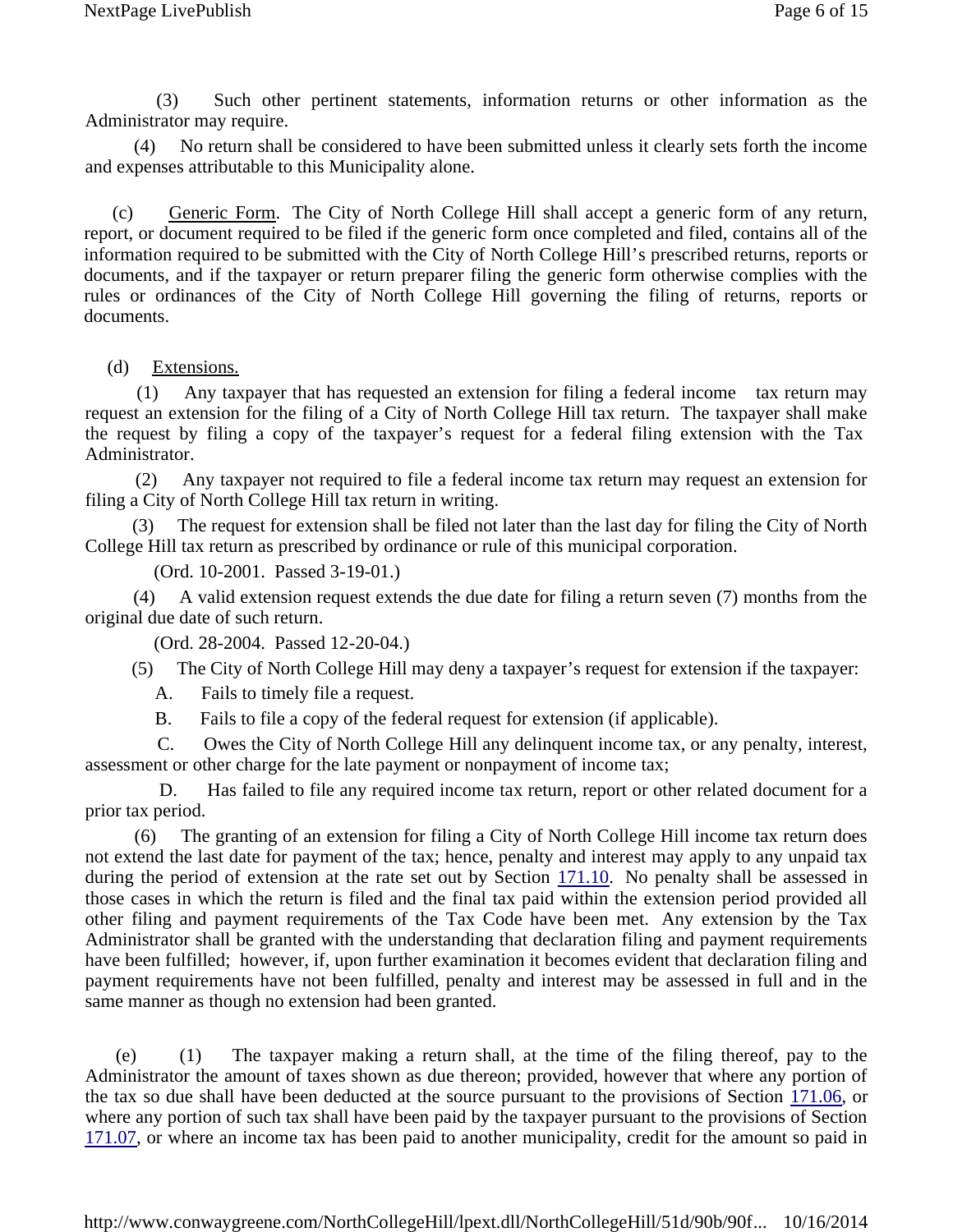<span id="page-6-0"></span>accordance with Section 171.15 shall be deducted from the amount shown to be due and only the balance, if any, shall be due and payable at the time of filing such return.

 (2) A taxpayer who has overpaid the amount of tax to which this Municipality is entitled under the provisions of this chapter may have such overpayment applied against any subsequent liability hereunder or, at his election indicated on the return, such overpayment or part thereof shall be refunded, provided that no additional taxes or refunds of less than one dollar (\$1.00) shall be collected or refunded.

(f) (1) Amended Returns. Where necessary an amended return must be filed in order to report additional income and pay any additional tax due, or claim a refund of tax overpaid, subject to the requirements and/or limitations contained in Sections 171.11 and 171.15. Such amended returns shall be on a form obtainable on request from the Tax Administrator. A taxpayer may not change the method of accounting or apportionment of net profits after the due date for filing the original return

 (2) Within three months from the final determination of any Federal tax liability affecting the taxpayer's tax liability to this Municipality, such taxpayer shall make and file an amended return showing income subject to the income tax of this Municipality based upon such determination of Federal tax liability, and pay any additional tax shown due thereon or make claim for refund of any overpayment.

(Ord. 10-2001. Passed 3-19-01.)

### **171.06 COLLECTION AT SOURCE.**

(a) In accordance with rules and regulations prescribed by the Administrator, each employer within or doing business within this Municipality who employs one or more persons on a salary, wage, commission or other compensation basis shall deduct, at the time of the payment of such salary, wage, commission or other compensation, the tax of one and one-half percent (1.5%) of the gross salaries, wages, commissions or other compensation due by the employer to the employee and shall, on or before the last day of the month following the close of each calendar quarter make a return and pay to the Administrator the amount of taxes so deducted. Such returns shall be on a form or forms prescribed by or acceptable to the Administrator and shall be subject to the rules and regulations prescribed therefor by the Administrator. Such employer shall be liable for the payment of the tax required to be deducted and withheld, whether or not such taxes have in fact been withheld.

(b) Such employer, in collecting such tax, shall be deemed to hold the same, until payment is made by such employer to this Municipality, as a trustee for the benefit of this Municipality and any such tax collected by such employer from his employees, shall, until the same is paid to this Municipality, be deemed a trust fund in the hands of such employer.

### (c) \$150 Deminimus Rule.

 (1) A nonresident employer, agent of such employer, or other payer that is not situated in the City of North College Hill shall not be required to deduct and withhold taxes from the taxable income of an individual unless the total amount of tax required to be deducted and withheld for the City of North College Hill on account of all of the employer's or all of the other payer's payees exceeds one hundred fifty dollars (\$150) for a calendar year.

If the total amount of tax required to be deducted and withheld on account of all of the nonresident employer's or all of the other payer's payees exceeds one hundred fifty dollars (\$150) for a calendar year, the employer, agent of such an employer or the payer must deduct and withhold taxes in each ensuing year even if the amount required to be deducted and withheld in each of those ensuring years is one hundred fifty dollars (\$150) or less, until such time that the tax so deducted and withheld is one hundred fifty dollars (\$150) or less for three (3) consecutive years.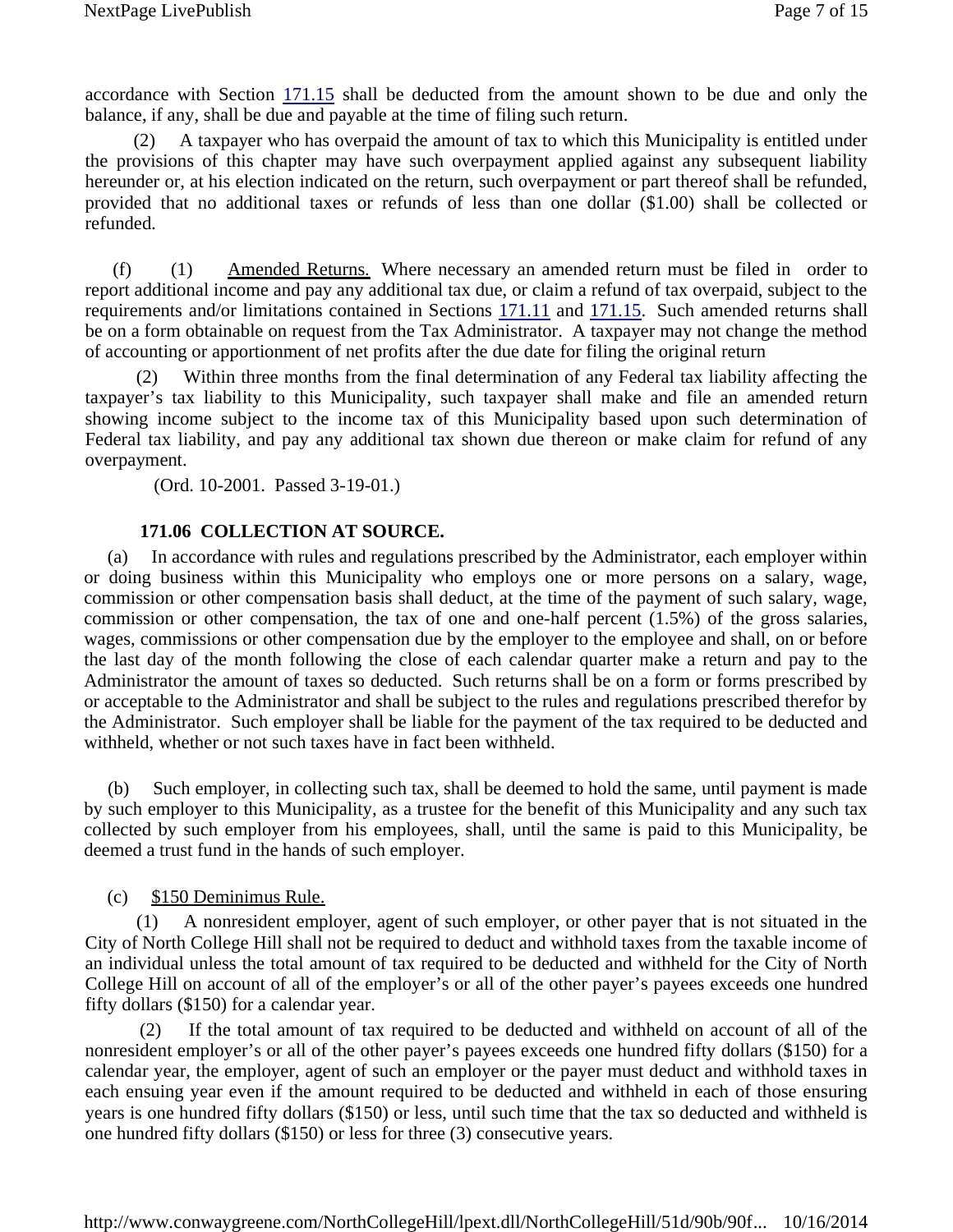<span id="page-7-0"></span>(d) It shall be the responsibility, jointly and severally, of the president and the treasurer of each corporation, required to withhold the tax from wages of its employees, under this section, to see that all such taxes so withheld are paid to this Municipality in accordance with the provisions of this section. In the event taxes withheld by a corporation from the salaries of its employees are not paid to this Municipality in accordance with the provisions of this section, the president and treasurer of such corporation shall each be criminally liable under the provisions of Section 171.12.

(Ord. 10-2001. Passed 3-19-01.)

(e) On or before February 28 of each year beginning with the year 2005, each employer shall file a withholding return setting forth the names and addresses of all employees from whose compensation the tax was withheld during the preceding calendar year and the amount of tax withheld from his employees and such other information as may be required by the Administrator. All payments not subject to withholding shall be reported on form 1099 or other form as required by the Tax Administrator. (Ord. 28-2004. Passed 12-20-04.)

(f) The Tax Administrator for good cause may require immediate returns and payments to be submitted to his office. (Ord. 10-2001. Passed 3-19-01.)

### **171.07 DECLARATIONS.**

(a) Every person who anticipates any taxable income which is not subject to Section 171.06, or who engages in any business, profession, enterprise or activity subject to the tax imposed by Section 171.03 shall file a declaration setting forth such estimated income or the estimated profit or loss from such business activity together with the estimated tax due hereon, if any; provided, however, if a person's income is wholly from wages from with the tax will be withheld and remitted to this Municipality in accordance with Section 171.06, such person need not file a declaration. (Ord. 10- 2001. Passed 3-19-01.)

(b) (1) Such declaration shall be filed on or before April 15 of each year during the life of this chapter, or within four months of the date the taxpayer becomes subject to the tax for the first time.

(Ord. 28-2004. Passed 12-20-04.)

Those taxpayers reporting on a fiscal year basis shall file a declaration within four months after the beginning of each fiscal year or period.

(c) (1) Such declarations shall be filed upon a form furnished by, or obtainable from, the Administrator, provided, however, credit shall be taken for this Municipality's income tax to be withheld from any portion of such income.

In accordance with the provisions of Section  $171.15$ , credit may be taken for tax to be paid to or to be withheld and remitted to another taxing Municipality.

 (2) The original declaration (or any subsequent amendment thereof) may be increased or decreased on or before any subsequent quarterly payment date and provided for herein.

(d) Such declaration or estimated tax equal to or greater than the tax paid last year to this Municipality shall be accompanied by a payment of at least one fourth of the net estimated annual tax and at least a similar amount shall be paid on or before the last day of the seventh, tenth and thirteenth months after the beginning of the taxable year. Provided however that in case an amended declaration has been filed, the unpaid balance shown due thereon shall be paid in equal installments on or before the remaining due dates. Failure to file such a declaration or pay at least twenty-five percent (25%) of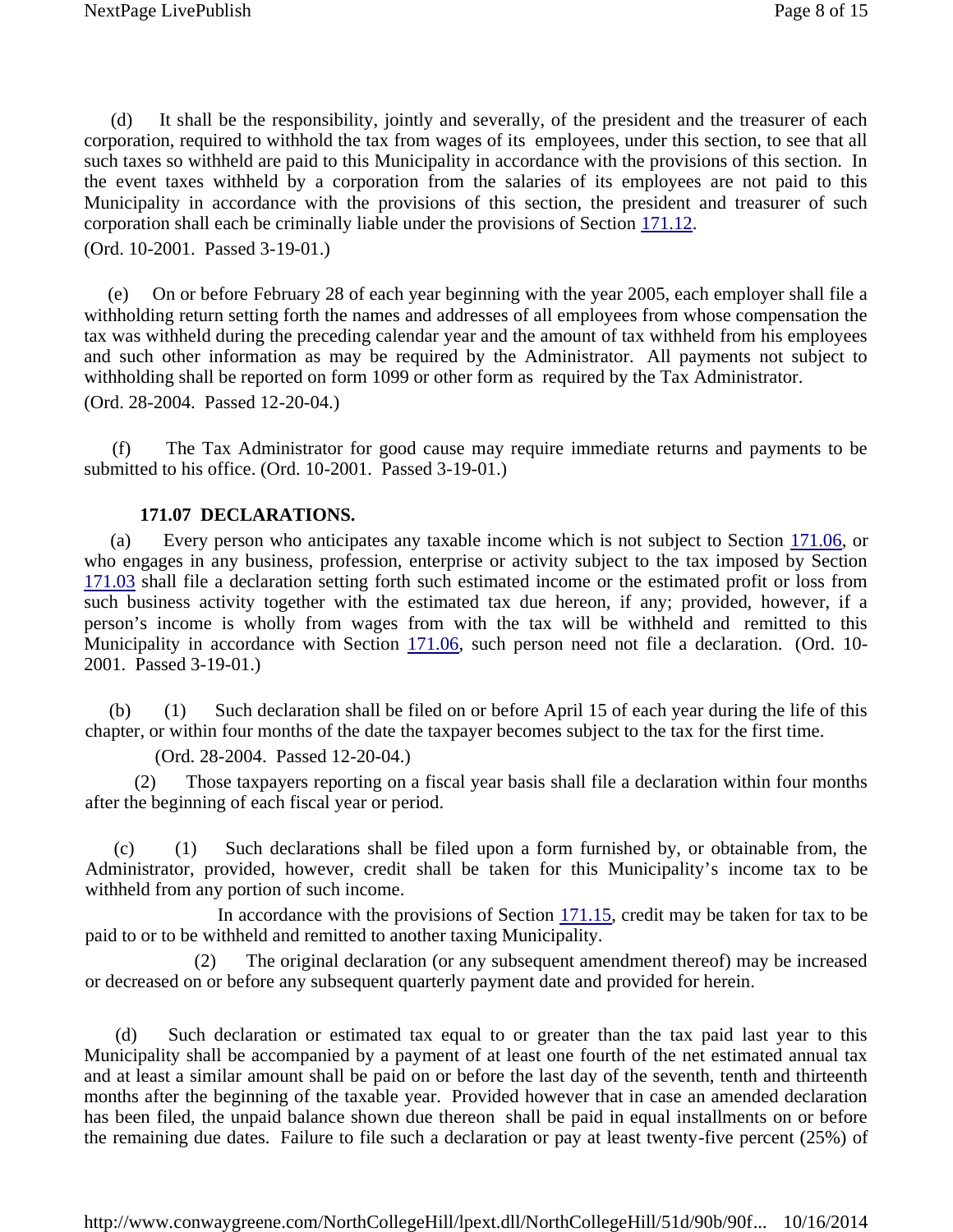<span id="page-8-0"></span>the amount declared shall subject the taxpayer to the interest and penalties provided for in Section 171.10; such assessments shall begin to run on the day following the due date of such declaration.

 (1) An amended declaration may be filed with the filing of any quarterly return. If it appears that the original declaration and payments underestimated the taxpayer's income by thirty percent (30%) or more, the difference between seventy percent (70%) of such taxpayer's tax liability and the amount of estimated tax he actually paid on or before December 31, or the date fixed by regulation, whichever is applicable, shall be subject to the interest and penalty provisions of Section 171.10 hereof.

(Ord. 10-2001. Passed 3-19-01.)

(e) On or before the  $15<sup>th</sup>$  day of the fourth month of the year following that for which such declaration or amended declaration was filed, an annual return shall be filed and any balance which may be due this Municipality shall be paid therewith in accordance with the provisions of Section 171.05. (Ord. 28-2004. Passed 12-20-04.)

### **171.08 DUTIES OF THE TAX ADMINISTRATOR.**

(a) (1) It shall be the duty of the Administrator to receive the tax imposed by this chapter in the manner prescribed herein from the taxpayers; to keep an accurate record thereof; and to report all monies so received.

 (2) It shall be the duty of the Administrator to enforce payment of all taxes owing this Municipality, to keep accurate records for a minimum of five years showing the amount due from each taxpayer required to file a declaration and/or make any return, including taxes withheld, and to show the dates and amounts of payments thereof.

(b) The Administrator is hereby charged with the enforcement of the provisions of this chapter, and is hereby empowered, subject to the approval of the Board of Review, to adopt and promulgate and to enforce rules and regulations relating to any matter or thing pertaining to the collection of taxes and the administration and enforcement of the provisions of this chapter, including provisions for the reexamination and correction of returns. The Administrator authorized to arrange for the payment of unpaid taxes, interest and penalties on a schedule of installment payments, when the taxpayer has proved to the Administrator that, due to certain hardship conditions, he is unable to pay the full amount of the tax due. Such authorization shall not be granted until proper returns are filed by the taxpayer for all amounts owed by him under this chapter. Failure to make any deferred payment when due, shall cause the total unpaid amount, including penalty and interest, to become payable on demand and the provisions of Section 171.11 and 171.12 shall apply.

(c) In any case where a taxpayer has failed to file a return or has filed a return which does not show the proper amount of tax due, the Administrator may determine the amount of tax appearing to be due this Municipality from the taxpayer and shall send to such taxpayer a written statement showing the amount of tax so determined, together with interest and penalties thereon, if any.

(d) Subject to the consent of the Board of Review or pursuant to regulation approved by such Board, the Administrator shall have the power to compromise any interest or penalty or both, imposed by Section 171.10. (Ord. 10-2001. Passed 3-19-01.)

## **171.09 INVESTIGATIVE POWERS OF ADMINISTRATOR; PENALTY FOR DIVULGING CONFIDENTIAL INFORMATION.**

(a) The Administrator, or any authorized employee, is hereby authorized to examine the books, papers, records and Federal income tax returns of any taxpayer or person subject to, or whom the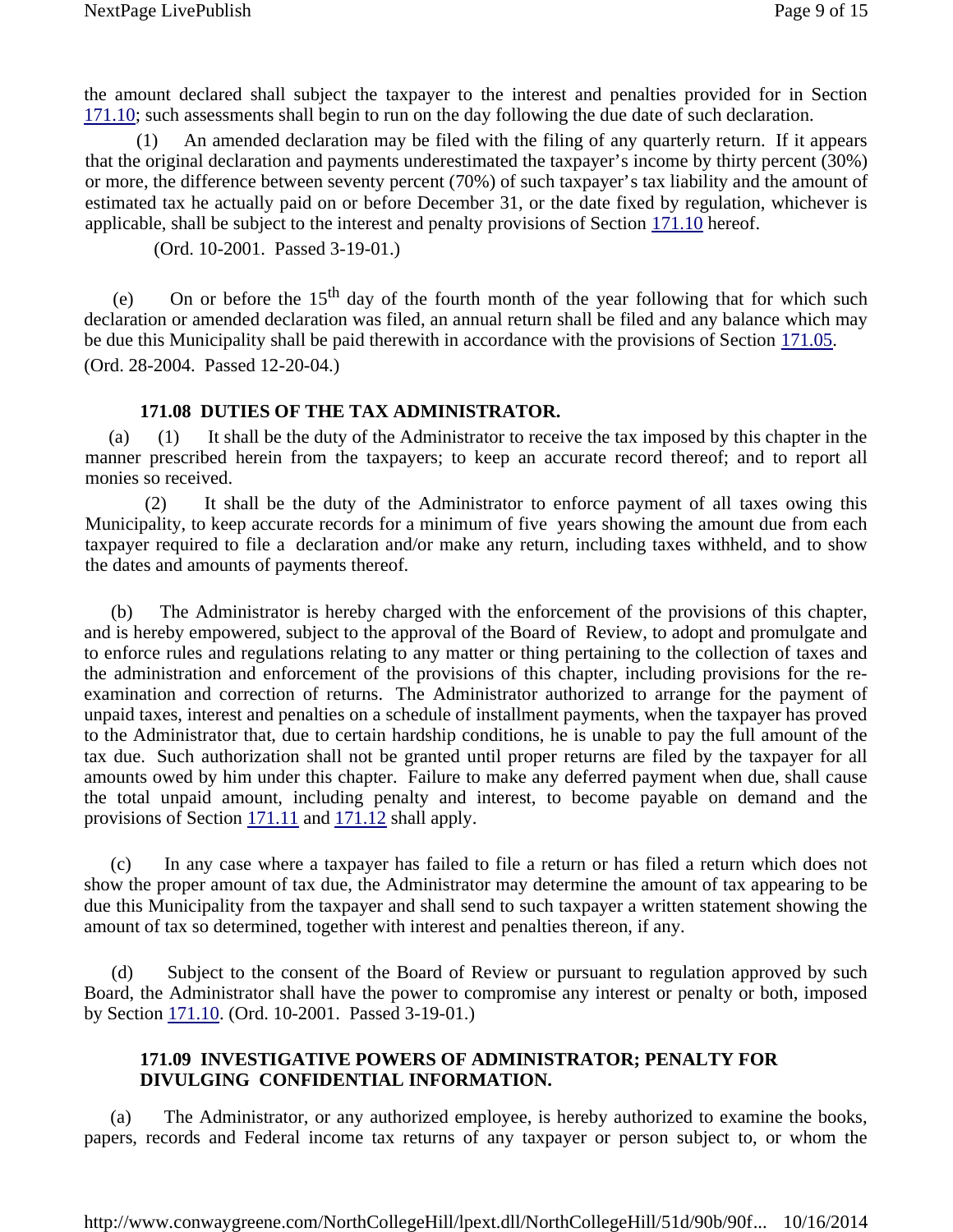<span id="page-9-0"></span>Administrator believes is subject to the provisions of this chapter, for the purpose of verifying the accuracy of any return made, or, if no return was made, to ascertain the tax or withholding due under this chapter. Every such employer, supposed employer, taxpayer or supposed taxpayer is hereby directed and required to furnish upon written request by the Administrator, or his duly authorized agent or employee, the means, facilities, and opportunity for making such examinations and investigations as are hereby authorized.

(b) The Administrator is hereby authorized to order any person presumed to have knowledge of the facts to appear before him and may examine such person, under oath, concerning any income which was or should have been reported for taxation, or any transaction tending to affect such income, and for this purpose may compel the production of books, papers, records and Federal, State, County and Municipal income tax returns, and the attendance of all persons before him, whether as parties or witnesses, whenever he believes such persons have knowledge of such income or information pertinent to such inquiry.

(c) The refusal to produce such books, papers, records and Federal income tax returns, or the refusal to submit to such examination by any employer or person subject or presumed to be subject to the tax or by any office, agent or employee of a person subject to the tax or required to withhold tax or the failure of any person to comply with the provisions of this section or with an order or subpoena of the Administrator authorized hereby shall be deemed a violation of this chapter, punishable as provided in Section 171.12.

(d) Any information gained as a result of any returns, investigation, verifications or hearings before the Administrator, required by this chapter or authorized by these rules and regulations shall be confidential and no disclosure thereof shall be made except to Municipal, County, State or Federal taxing agencies or except for official purposes or as ordered by a court of competent jurisdiction. Any person divulging such information shall be guilty of a misdemeanor punishable by a maximum fine of five hundred dollars (\$500.00) or imprisonment for not more than six months, or both. Each disclosure shall constitute a separate offense. In addition to the above penalty, any employee of this Municipality who violates the provisions of this section, relative to the disclosure of confidential information shall be guilty of an offense punishable by immediate dismissal.

(e) Every taxpayer shall retain all records necessary to compute his tax liability for a period of five years from the date his return is filed, or the withholding taxes are paid.

(f) All landlords, owners and management companies of apartments, office complexes and warehouse operations are required to remit upon request of the *Administrator* a current listing of tenants showing names, addresses, telephone numbers, if available, and dates of move in or move out. (Ord. 10- 2001. Passed 3-19-01.)

## **171.10 INTEREST AND PENALTIES.**

(a) All taxes imposed and all monies withheld or required to be withheld by employers under the provisions of this chapter and remaining unpaid after they become due shall bear interest at the rate of one percent (1%) per month or fraction thereof.

(b) In addition to the interest as provided in subsection (a) hereof, the following penalties are hereby imposed:

 (1) For failure to pay the full amount of tax due other than taxes withheld; a penalty of the greater of: twenty-five dollars (\$25.00), or one and one-half percent (1½%) per month or fraction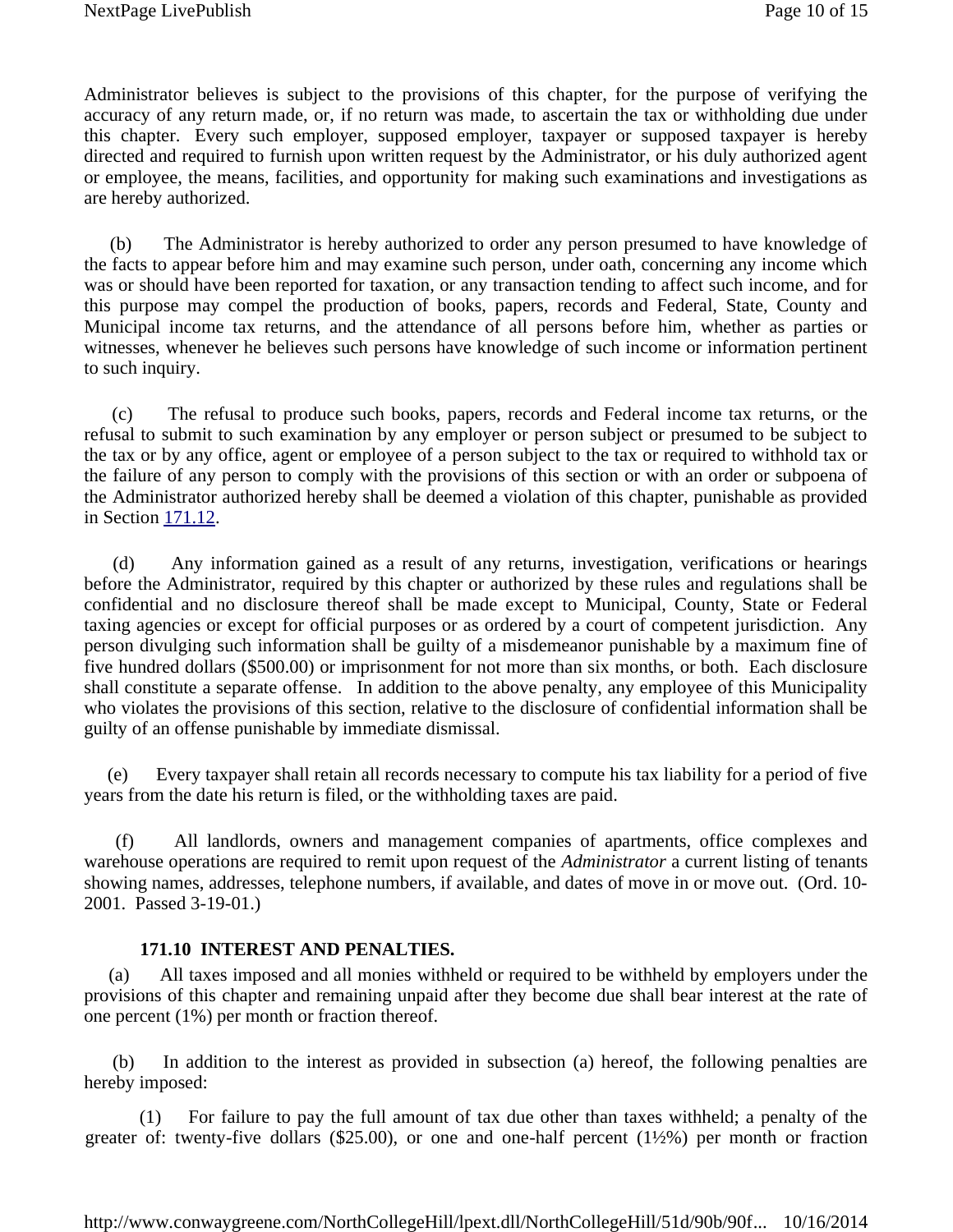<span id="page-10-0"></span>thereof, of the amount of the unpaid tax. The percentage herein specified shall apply from the first month of delinquency.

 (2) For failure to remit taxes withheld from employees; a penalty of the greater of fifty dollars (\$50.00) or five percent (5%) per month or fraction thereof, of the unpaid withholding. The percentages herein specified shall apply from the first month of delinquency.

 (3) In the case of taxpayers required to file declarations and pay the estimated tax quarterly, if such taxpayers fail to pay within one month after the close of the tax year at least seventy percent (70%) of the tax finally determined to be due for such year, a penalty of one percent (1%) per month, or fraction thereof, of the amount representing the difference between the amount of estimated tax prior to the close of the tax year and seventy percent (70%) of the amount of tax finally determined to be due for such year.

 (4) A taxpayer's failure to file or request an extension of time to file on or before the filing date is subject to a twenty-five dollar (\$25.00) penalty for the first offense. The penalty for a second offense is fifty dollars (\$50.00). All subsequent offenses will be penalized one hundred dollars (\$100.00).

 (5) A taxpayer's failure to provide the Administrator with any of the following documents shall subject the taxpayer to a penalty of twenty-five dollars (\$25.00).

- A. Resident survey.
- B. Business survey.
- C. Rental tenant survey.

(c) Exceptions. A penalty shall not be assessed on an additional tax assessment made by the Administrator when a return has been filed in good faith and the tax paid thereon within the time prescribed by the Administrator, and provided further, that, in the absence of fraud, neither penalty nor interest shall be assessed on any additional tax assessment resulting from a Federal audit, providing an amended return is filed and the additional tax is paid within three months after final determination of the Federal tax liability.

(d) Upon recommendation of the Administrator, the Board of Review may abate penalty or interest, or both, or upon appeal from the refusal of the Administrator to recommend abatement of penalty and/or interest, the Board may nevertheless abate penalty or interest or both. (Ord. 10-2001. Passed 3-19-01.)

## **171.11 COLLECTION OF UNPAID TAXES AND REFUNDS OF OVERPAYMENTS.**

(a) All taxes imposed by this chapter shall be collectible together with any interest and penalties thereon, by suitor other lawful means as other debts of like amount are recoverable or collectible. No additional assessment shall be made after three years from the time of payment of any tax due hereunder; provided, however, there shall be no period of limitation on an additional assessment in a case of a return that omits gross income in excess of twenty-five percent (25%) of that required to be reported, or in the case of filing a false or fraudulent return with intent to evade the tax, or in the case of failure to file a return. In those cases in which the Director of Internal Revenue and taxpayer have executed a waiver of the Federal statue of limitations the period within which additional assessment may be made by the Tax Administrator shall be extended one year from the time of the final determination of the Federal tax liability.

(b) Taxes erroneously paid shall not be refunded unless a claim for refund is made within three years from the date on which such payment was made or the return was due, or within three months after the final determination of the Federal tax liability, whichever is later.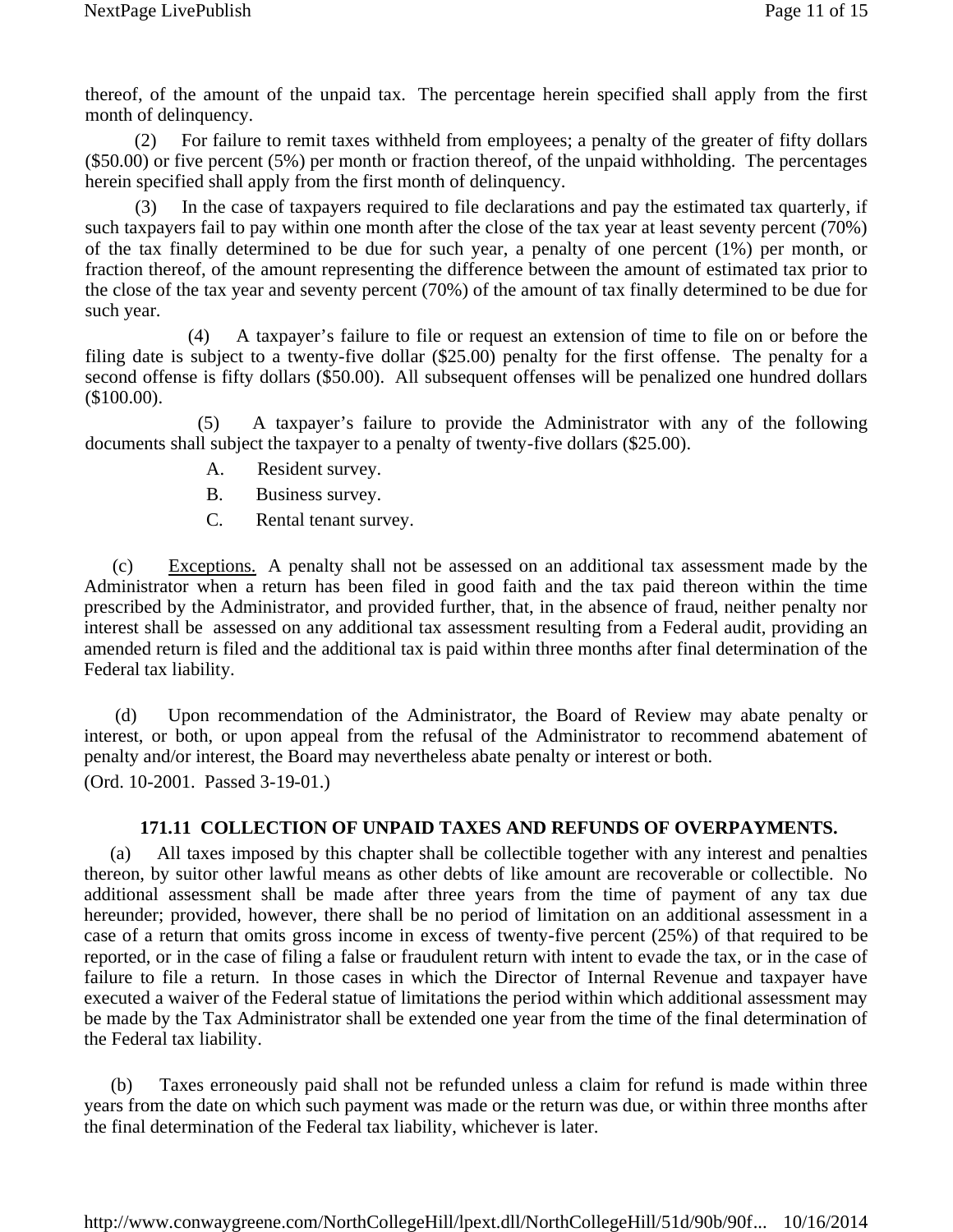<span id="page-11-0"></span>(Ord. 10-2001. Passed 3-19-01.)

(c) Amounts of less than two dollars (\$2.00) shall not be collected or refunded. (Ord. 28-2004. Passed 12-20-04.)

(d) No refund shall be made to any taxpayer until he has complied with all provisions of this chapter and has furnished all information required by the Administrator.

(e) Overpayments will be either refunded or credited to the taxpayer's current year's liability at his option. Overpayments of any year's taxes shall be applied as follows:

(1) To taxes owed for any previous years in the order in which such taxes become due;

(2) To the current estimated tax liability. (Ord. 10-2001. Passed 3-19-01.)

## **171.12 VIOLATIONS; PENALTIES.**

(a) Any person who shall:

- (1) Fail, neglect or refuse to make any return or declaration required by this chapter; or
- (2) Make any incomplete, false or fraudulent return; or
- (3) Fail, neglect or refuse to pay the tax, penalties or interest imposed by this

 (4) Fail, neglect or refuse to withhold the tax from his employee or remit such withholding to the Administrator; or

 (5) Refuse to permit the Administrator or any duly authorized agent or employee to examine his or his employer's books, records, papers and Federal income tax returns relating to the income or net profits of a Taxpayer; or

 (6) Fail to appear before the Administrator and to produce his or his employer's books, records, papers or Federal income tax returns upon order or subpoena of the Administrator; or

 (7) Refuse to disclose to the Administrator any information with respect to such person's or such person's employer's income or net profits; or

 (8) Fail to comply with the provisions of this chapter or any order or subpoena of the Administrator authorized hereby; or

(9) Fail, neglect or refuse to make any payment on the estimated tax for any

 (10) Fail, as president or treasurer of a corporation, to cause the tax withheld from the wages of the employees of such corporation pursuant to this chapter to be paid to this Municipality in accordance with the provisions of Section 171.06; or

(11) Fail to use ordinary diligence in maintaining proper records of employees' resident address, total wages paid, and this Municipality's income tax withheld, or to knowingly give to the Administrator false information; or

 (12) Attempt to do anything whatsoever to avoid the payment of the whole or any part of the tax, penalties or interest imposed by this chapter; shall be guilty of a misdemeanor of the third degree, penalized as provided for in the Ohio Revised Code and shall be fined not more than five hundred dollars (\$500.00) or imprisoned not more than sixty days for each offense.

(b) Prosecutions for an offense made punishable under this section or any other provision of this chapter shall be commenced within three years after the commission of the offense, provided that in the case of fraud, failure to file a return or the omission of twenty-five percent (25%) or more of income required to be reported, prosecutions may be commenced within six years after the commission of the offense.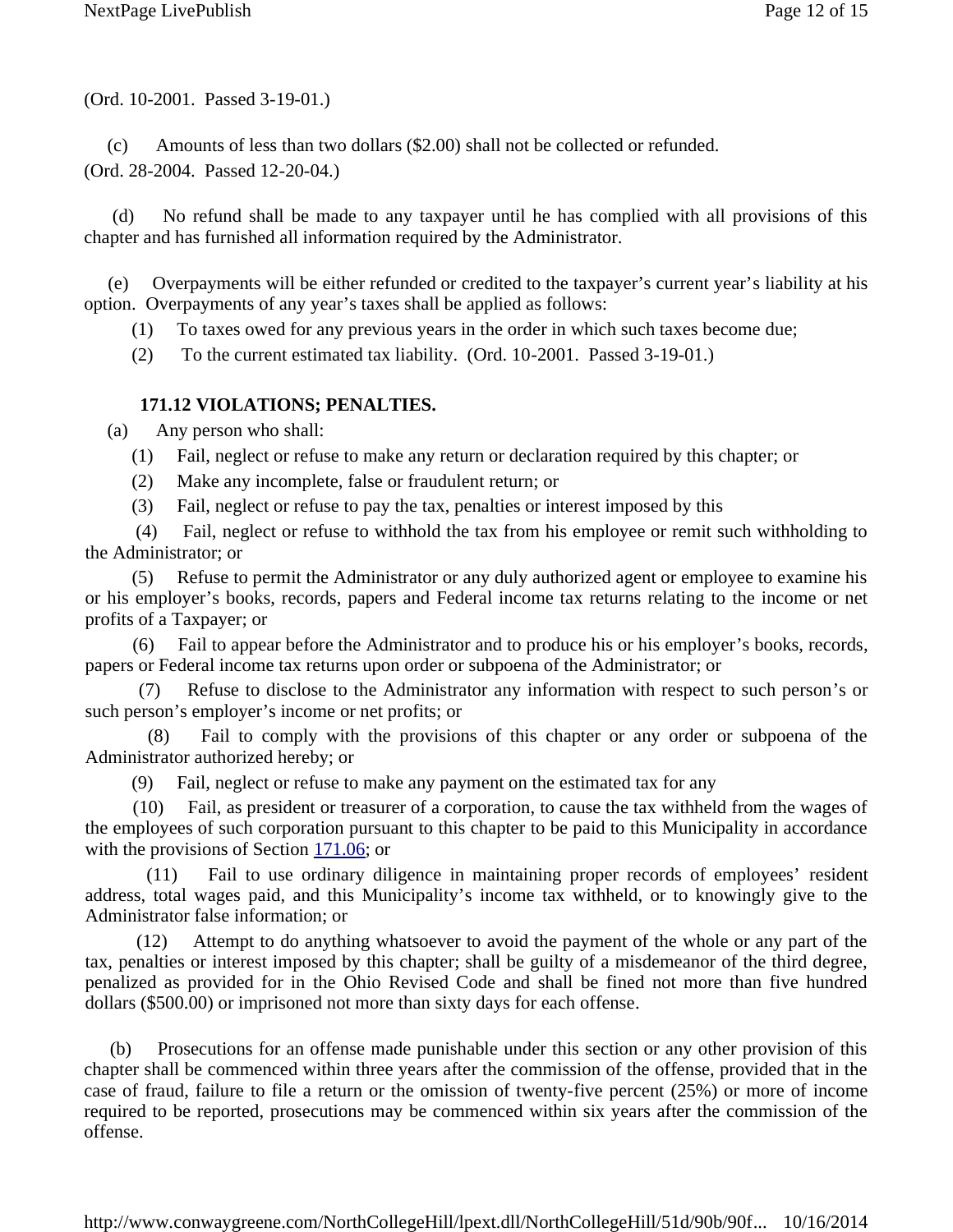<span id="page-12-0"></span>(c) The failure of any employer, taxpayer or person to receive or procure a return, declaration or other required form shall not excuse him from making any information return, return or declaration, from filing such form or from paying the tax.

(d) The term "person" as used in this section shall, in addition to the meaning prescribed in Section 171.02, include in the case of an association or corporation not having any partner, member or officer within this Municipality, any employee or agent of such association or corporation who can be found within the corporate limits of this Municipality.

(Ord. 10-2001. Passed 3-19-01.)

#### **171.13 BOARD OF REVIEW.**

(a) A Board of Review, consisting of a chairman and two other individuals to be appointed by the Mayor of the City of North College Hill is hereby created. A majority of the members of the Board shall constitute a quorum. The Board shall adopt its own procedural rules and shall keep a record of its transactions. Such records are not public records available for inspection under Section 149.43 of the Ohio Revised Code. Hearings requested by a taxpayer before a Board of Review created pursuant to this section are not meetings of a public body subject to Section 121.22 of the Ohio Revised Code. Any hearing by the Board may be conducted privately and the provisions of Section 171.09 with reference to the confidential character of information required to be disclosed by the ordinance shall apply to such matters as may be heard before the Board on appeal.

(b) All rules and regulations and amendments or changes thereto, which are adopted by the Administrator under the authority conferred by this chapter, must be approved by the Board of Review before the same become effective. The Board shall hear and pass on appeals from any ruling or decision by the Administrator, and at the request of the taxpayer or Administrator, is empowered to substitute methods of allocation.

(c) Any person dissatisfied with any ruling or decision of the Administrator which is made under the authority conferred by this chapter, and who has filed with the City of North College Hill the required returns or other documents pertaining to the municipal income tax obligation at issue in the decision, may appeal therefrom to the Board of Review within thirty days from the announcement of such ruling or decision by the Administrator, and the Board shall, on hearing, having jurisdiction to affirm, reverse or modify any such ruling or decision, or any part thereof.

(d) The imposition of penalty and interest as prescribed in the Codified Ordinances of the City of North College Hill is not a sole basis for an appeal.

(e) The Board of Review shall schedule a hearing within forty-five days (45) after receiving the request, unless the taxpayer waives a hearing.

(f) If the taxpayer does not waive the hearing, the taxpayer may appear before the Board and may be represented by an attorney at law, certified public accountant or other representative.

(g) The Board may affirm, reverse, or modify the Tax Administrator's decision or any part of that decision. The Board shall issue a decision on the appeal within ninety (90) days after the Board's final hearing on the appeal, and send notice of its decision by ordinary mail to the petitioner within fifteen (15) days after issuing the decision.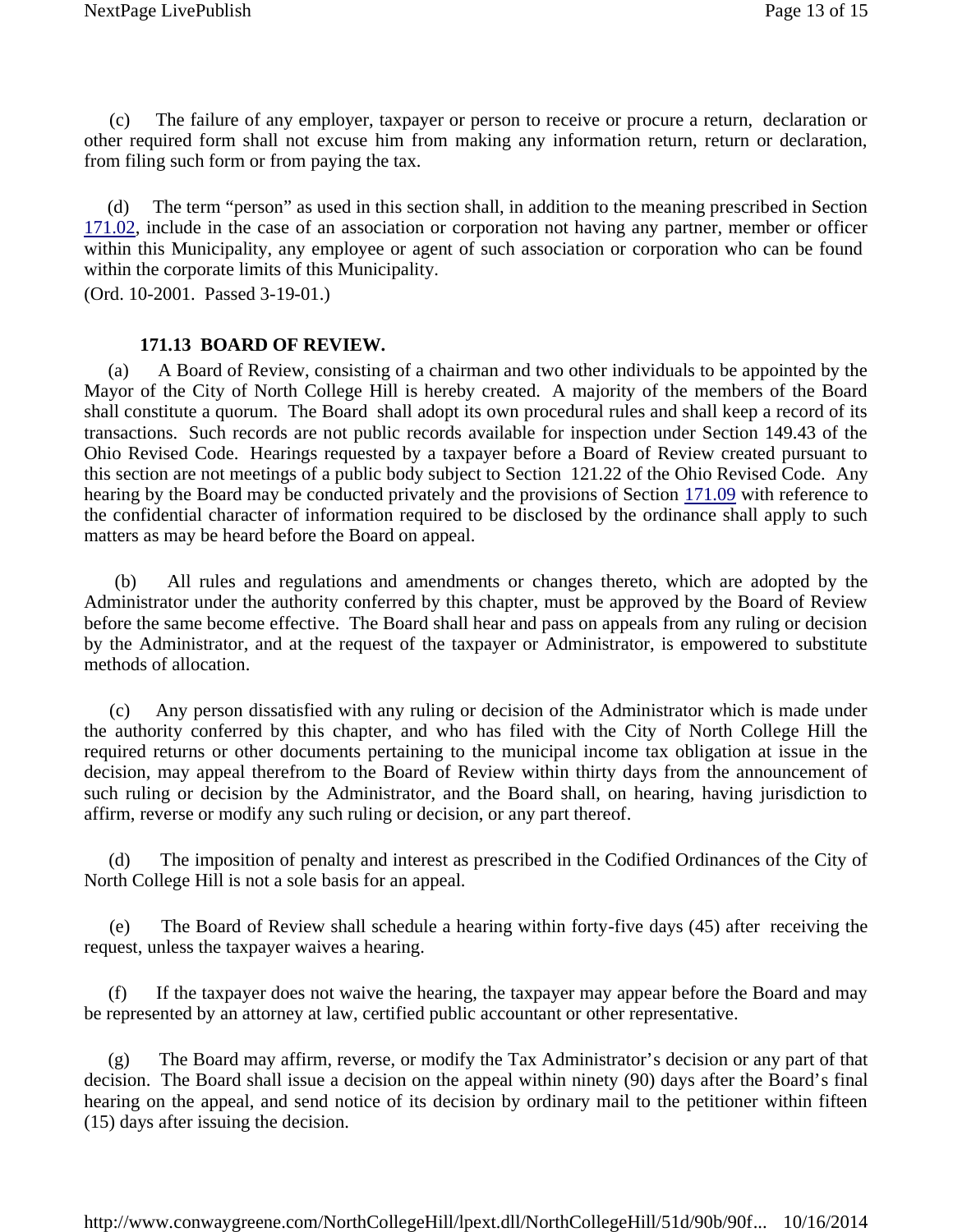<span id="page-13-0"></span>(Ord. 10-2001. Passed 3-19-01.)

## **171.14 ALLOCATION OF FUNDS.**

The funds collected under this chapter shall be placed in the General Fund and shall be applied for the following purposes and in the following order;

Such part thereof as shall be necessary to defray all costs of collecting the taxes levied by this chapter and the cost of administering and enforcing the provisions thereof.

(b) Such part thereof as is necessary for the purpose of paying any refunds payable under this chapter.

(c) The balance of the funds so collected shall be used for such specific purposes as Council may appropriate from this fund, including without limitation, funds for general municipal operations and debt retirement, extension, enlargement or improvement of the municipal services and facilities, street improvement and repairs and permanent improvements. (Ord. 10-2001. Passed 3-19-01.)

### **171.15 CREDIT FOR TAX PAID TO ANOTHER MUNICIPALITY. (REPEALED)**

(EDITOR'S NOTE: Former Section 171.15 was repealed by Ordinance 35-2005, passed January 1, 2006.)

### **171.16 SAVING CLAUSE.**

If any sentence, clause, section or part of this chapter, or any tax against any individual or any other of the several groups specified herein, is found to be unconstitutional, illegal or invalid, such unconstitutionality, illegality or invalidity shall affect only such clause, sentence, section or part of this chapter and shall not affect or impair any of the remaining provisions, sentences, clauses, sections or other parts of this chapter. It is hereby declared to be the intention of Council that this chapter would have been adopted had such unconstitutional, illegal or invalid sentence, clause, section or part thereof not been included herein.

(Ord. 10-2001. Passed 3-19-01.)

#### **171.17 COLLECTION OF TAX AFTER TERMINATION OF CHAPTER.**

(a) This chapter shall continue effective insofar as the levy of taxes is concerned until repealed, and insofar as the collection of taxes levied hereunder and actions or proceedings for collecting any tax so levied or enforcing any provisions of this chapter are concerned, it shall continue effective until all of such taxes levied hereunder are fully paid and any and all suits and prosecutions for the collection of such taxes or for the punishment of violations of this chapter shall have been fully terminated, subject to the limitations contained in Sections 171.11 and 171.12.

(b) Annual returns due for all or any part of the last effective year of this chapter shall be due on the date provided in Sections 171.05 and 171.06 as though the same were continuing. (Ord. 10-2001. Passed 3-19-01.)

### **171.18 CONTINUITY CLAUSE.**

This chapter supersedes and repeals all existing ordinances and amendments thereof relating to a North College Hill municipal income tax, but shall not be construed or in any way interpreted to nullify or in any manner affect or invalidate any claim for taxes due or any amounts that shall be or have become due up to and including June 30, 1975, under provisions of Ordinance 2-1967, all of which shall remain in full force and effect until such taxes and amounts shall have been fully paid and accounted for. (Ord. 10-2001. Passed 3-19-01.)